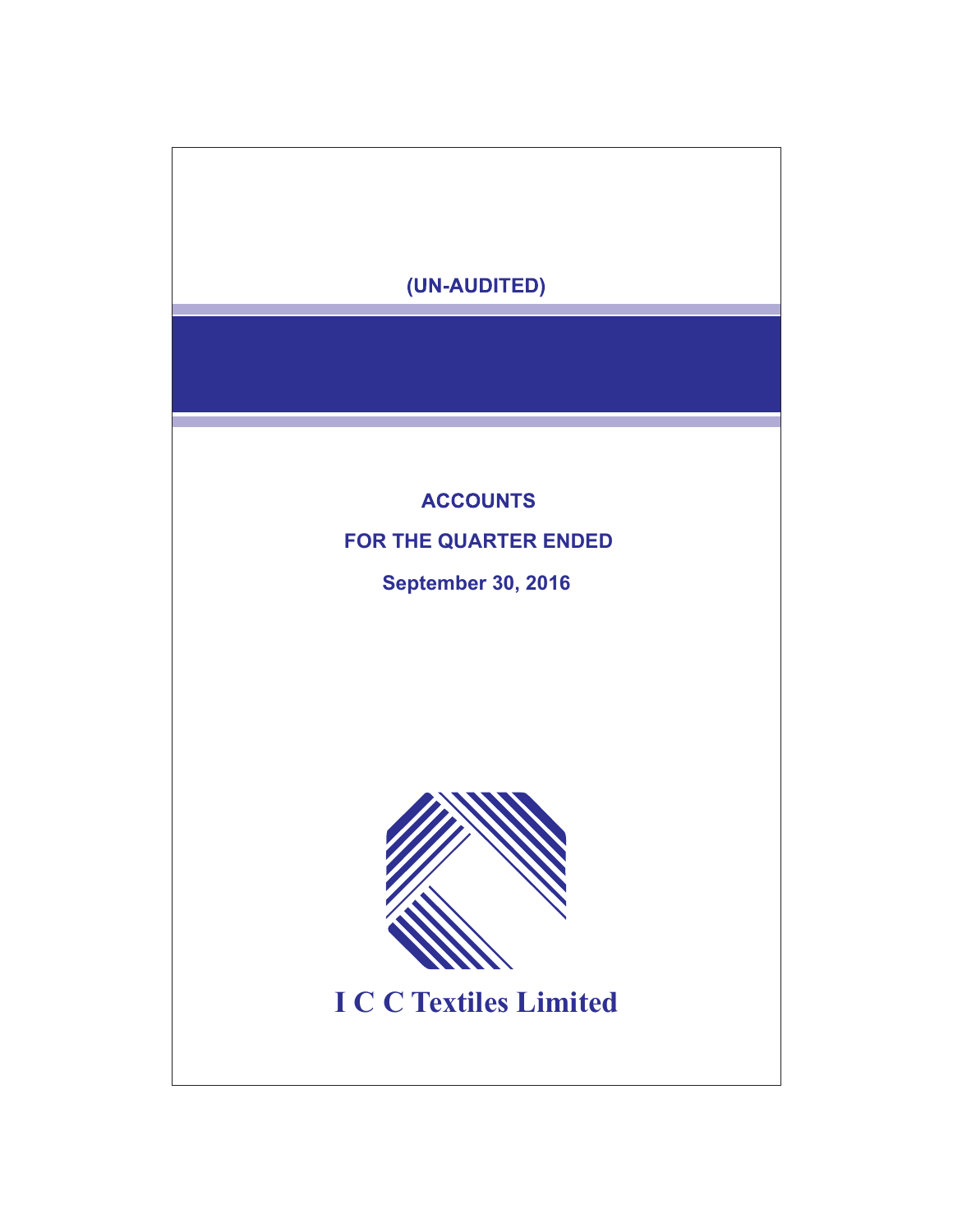# **I C C Textiles Limited**

## **DIRECTORS' REPORT TO THE MEMBERS**

On behalf of the Board of Directors, I hereby present the interim financial information of the company for the Ist Quarter ended on September 30, 2016.

The company registered sales of Rs. 16.271 million during the period as compared to Rs. 120.945 million for the corresponding period of the previous year. The company incurred an after tax loss of Rs. 28.624 million as against an after tax loss of Rs. 34.311 million in the corresponding period resulting in loss per share of Rs. 0.95 ( Jul - Sep 2015 Rs. 1.14 ).

Our plan to consolidate company's position by repaying the banks borrowings through sponsors loans, sale of inefficient machinery and company's operations is under progress. In this regard 23 Sulzer looms and 78 Air-jet looms with back process have been sold, however, lifting of equipment and respective receipts are still under process. The bank borrowing has been reduced by Rs. 55.3 million after June 30, 2016 todate, which will be further reduced in the near future.

As mentioned in our previous report, we are continuing our efforts to secure a gas connection and we have also applied for LNG allocation. We are closely monitoring general textile environment and are also evaluating investment in new technology air jet looms based on the concessional LTFF financing. The new generation looms have much higher productivity and require lower energy consumption.

Meanwhile, we are planning to operate remaining 40 Sulzer Dobby looms, after maintenance and completion of lifting of the sold looms and equipment, with right sizing of staff and reduced factory overheads. Moreover, we are also working for renting out precious vacant factory building and / or open land to generate revenue.

As always, our dedicated work force deserves appreciation for good work.

For and on behalf of the Board of Directors

Lahore **SHAFIQ A. SIDDIQI** October 31, 2016 Chief Executive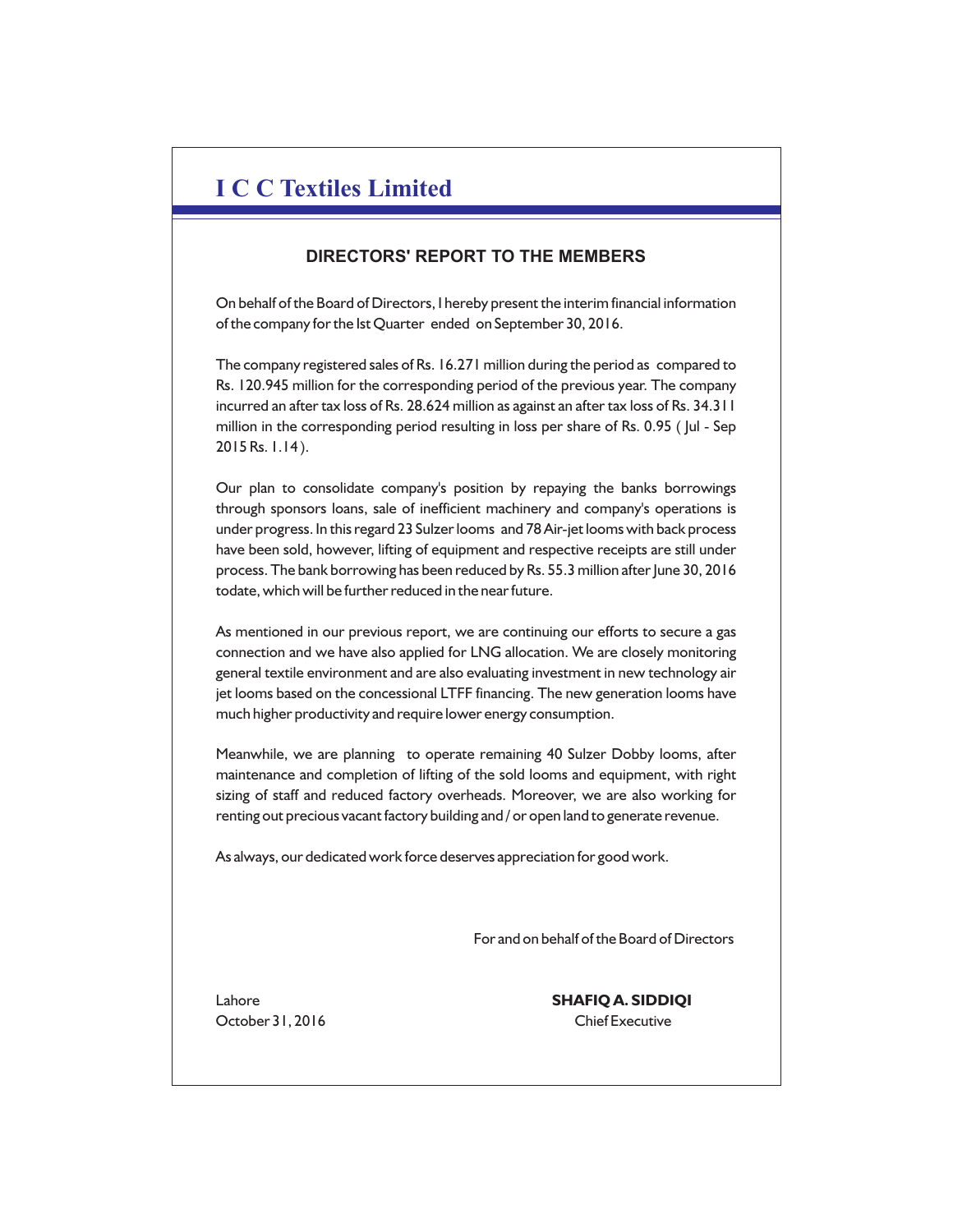| <b>EQUITY AND LIABILITIES</b><br><b>SHARE CAPITAL</b><br>Authorised share capital<br>32,000,000 ordinary shares (June 2016: 32,000,000)<br>of Rs.10 each<br>Issued, Subscribed & Paid up share capital<br>30,001,120 ordinary shares (June 2016: 30,001,120)<br>of Rs.10 each fully paid in cash<br><b>ACCUMULATED LOSS</b><br>SURPLUS ON REVALUATION OF PROPERTY, | <b>Note</b> | September, 2016<br><b>Rupees</b><br>320,000,000<br>300,011,200<br>(832, 157, 246)<br>(532, 146, 046) | June 2016<br>Rupees<br>320,000,000<br>300,011,200<br>(816, 970, 385) |
|--------------------------------------------------------------------------------------------------------------------------------------------------------------------------------------------------------------------------------------------------------------------------------------------------------------------------------------------------------------------|-------------|------------------------------------------------------------------------------------------------------|----------------------------------------------------------------------|
|                                                                                                                                                                                                                                                                                                                                                                    |             |                                                                                                      |                                                                      |
|                                                                                                                                                                                                                                                                                                                                                                    |             |                                                                                                      |                                                                      |
|                                                                                                                                                                                                                                                                                                                                                                    |             |                                                                                                      |                                                                      |
|                                                                                                                                                                                                                                                                                                                                                                    |             |                                                                                                      |                                                                      |
|                                                                                                                                                                                                                                                                                                                                                                    |             |                                                                                                      | (516, 959, 185)                                                      |
| PLANT AND EQUIPMENT                                                                                                                                                                                                                                                                                                                                                |             | 510,250,662                                                                                          | 523,687,940                                                          |
| <b>NON CURRENT LIABILITIES</b><br>Long term financing from directors                                                                                                                                                                                                                                                                                               | 4<br>5      | 284, 189, 589                                                                                        | 270,570,409                                                          |
| Long term financing from commercial banks<br>Deferred liabilities                                                                                                                                                                                                                                                                                                  |             | 110,741,652                                                                                          | 142,772,428                                                          |
|                                                                                                                                                                                                                                                                                                                                                                    |             |                                                                                                      |                                                                      |
| <b>CURRENT LIABILITIES</b><br>Trade and other payables                                                                                                                                                                                                                                                                                                             |             | 168.394.406                                                                                          | 161,006,389                                                          |
| Accrued markup                                                                                                                                                                                                                                                                                                                                                     |             | 35,730,083                                                                                           | 30,453,900                                                           |
| Short term borrowings                                                                                                                                                                                                                                                                                                                                              |             | 113,041,102                                                                                          | 124,319,088                                                          |
| Current portion of long term liabilities                                                                                                                                                                                                                                                                                                                           |             | 178,409,002                                                                                          | 192,496,743                                                          |
|                                                                                                                                                                                                                                                                                                                                                                    |             | 495,574,593                                                                                          | 508,276,120                                                          |
| <b>CONTINGENCIES AND COMMITMENTS</b>                                                                                                                                                                                                                                                                                                                               | 6           |                                                                                                      |                                                                      |
|                                                                                                                                                                                                                                                                                                                                                                    |             | 868,610,451                                                                                          | 928,347,712                                                          |
| <b>ASSETS</b>                                                                                                                                                                                                                                                                                                                                                      |             |                                                                                                      |                                                                      |
| <b>NON CURRENT ASSETS</b>                                                                                                                                                                                                                                                                                                                                          |             |                                                                                                      |                                                                      |
| Property, plant and equipment                                                                                                                                                                                                                                                                                                                                      |             | 669,400,552                                                                                          | 675,842,075                                                          |
| <b>LONG TERM LOANS AND ADVANCES</b>                                                                                                                                                                                                                                                                                                                                |             | 17,000                                                                                               | 29,000                                                               |
| <b>LONG TERM DEPOSITS AND PREPAYMENTS</b>                                                                                                                                                                                                                                                                                                                          |             | 1,629,034                                                                                            | 1,629,034                                                            |
| <b>CURRENT ASSETS</b>                                                                                                                                                                                                                                                                                                                                              |             |                                                                                                      |                                                                      |
| Stores, spares and loose tools<br>Stock in trade                                                                                                                                                                                                                                                                                                                   |             | 24,220,024                                                                                           | 25, 123, 900                                                         |
| Trade debts                                                                                                                                                                                                                                                                                                                                                        |             | 1,157,564<br>3,569,435                                                                               | 14,551,946<br>9,576,623                                              |
| Loans and advances                                                                                                                                                                                                                                                                                                                                                 |             | 3,926,012                                                                                            | 3,603,334                                                            |
| Short term prepayments and other receivables                                                                                                                                                                                                                                                                                                                       |             | 8,320,463                                                                                            | 12,109,674                                                           |
| Income tax refundable                                                                                                                                                                                                                                                                                                                                              |             | 28,477,079                                                                                           | 27,838,952                                                           |
| Cash and bank balances                                                                                                                                                                                                                                                                                                                                             |             | 20,369,287                                                                                           | 11,442,103                                                           |
|                                                                                                                                                                                                                                                                                                                                                                    |             | 90,039,864                                                                                           | 104,246,532                                                          |
| Non - current assets classified as held for sale                                                                                                                                                                                                                                                                                                                   |             | 107,524,001                                                                                          | 146,601,071                                                          |
|                                                                                                                                                                                                                                                                                                                                                                    |             | 868,610,451                                                                                          | 928,347,712                                                          |
| The annexed notes form an integral part of these financial statements.                                                                                                                                                                                                                                                                                             |             |                                                                                                      |                                                                      |
|                                                                                                                                                                                                                                                                                                                                                                    |             |                                                                                                      |                                                                      |
| Lahore:<br>October 31, 2016<br><b>Director</b>                                                                                                                                                                                                                                                                                                                     |             |                                                                                                      | <b>Chief Executive</b>                                               |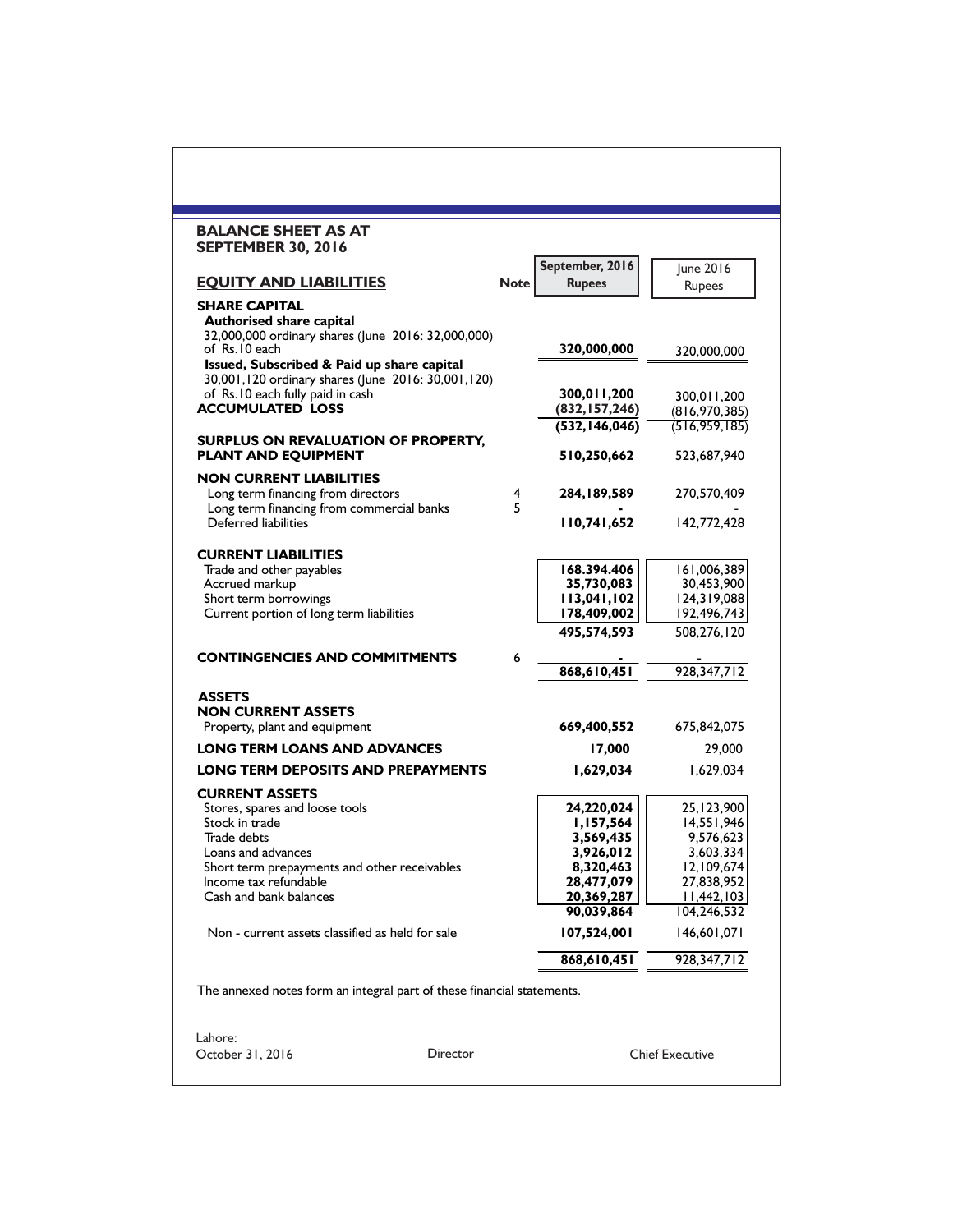### **PROFIT AND LOSS ACCOUNT FOR THE QUARTER ENDED SEPTEMBER 30, 2016**

| <b>Note</b>                                                                                          |   | July-Sep 2016<br><b>Rupees</b>                                 | July-Sep 2015<br>Rupees                                         |
|------------------------------------------------------------------------------------------------------|---|----------------------------------------------------------------|-----------------------------------------------------------------|
| <b>SALES</b>                                                                                         |   | 16,271,321                                                     | 120,944,816                                                     |
| <b>COST OF SALES</b>                                                                                 |   | 37,341,768                                                     | 152,540,259                                                     |
| <b>GROSS LOSS</b>                                                                                    |   | (21,070,447)                                                   | (31, 595, 443)                                                  |
| <b>OPERATING EXPENSES:</b><br><b>Distribution cost</b><br>Administrative<br>Other operating expenses |   | 694,672<br>8,477,256<br>191,738<br>9,363,666<br>(30, 434, 113) | 2,176,569<br>8,632,299<br>199,236<br>11,008,104<br>(42,603,548) |
| <b>OTHER OPERATING INCOME</b>                                                                        |   | 9,296,103                                                      | 19,835,917                                                      |
| <b>OPERATING PROFIT / (LOSS)</b>                                                                     |   | (21, 138, 010)                                                 | (22,767,631)                                                    |
| <b>FINANCE COST</b>                                                                                  |   | 13,619,546                                                     | 13,052,474                                                      |
| <b>LOSS BEFORE TAXATION</b>                                                                          |   | (34, 757, 556)                                                 | (35,820,104)                                                    |
| <b>TAXATION</b>                                                                                      | 8 | (6, 133, 417)                                                  | (1,509,220)                                                     |
| <b>LOSS AFTER TAXATION</b>                                                                           |   | (28,624,139)                                                   | (34,310,884)                                                    |
| <b>LOSS PER SHARE - BASIC AND DILUTED</b>                                                            | 9 | (0.95)                                                         | (1.14)                                                          |

The annexed notes form an integral part of these financial statements.

Director

**Chief Executive**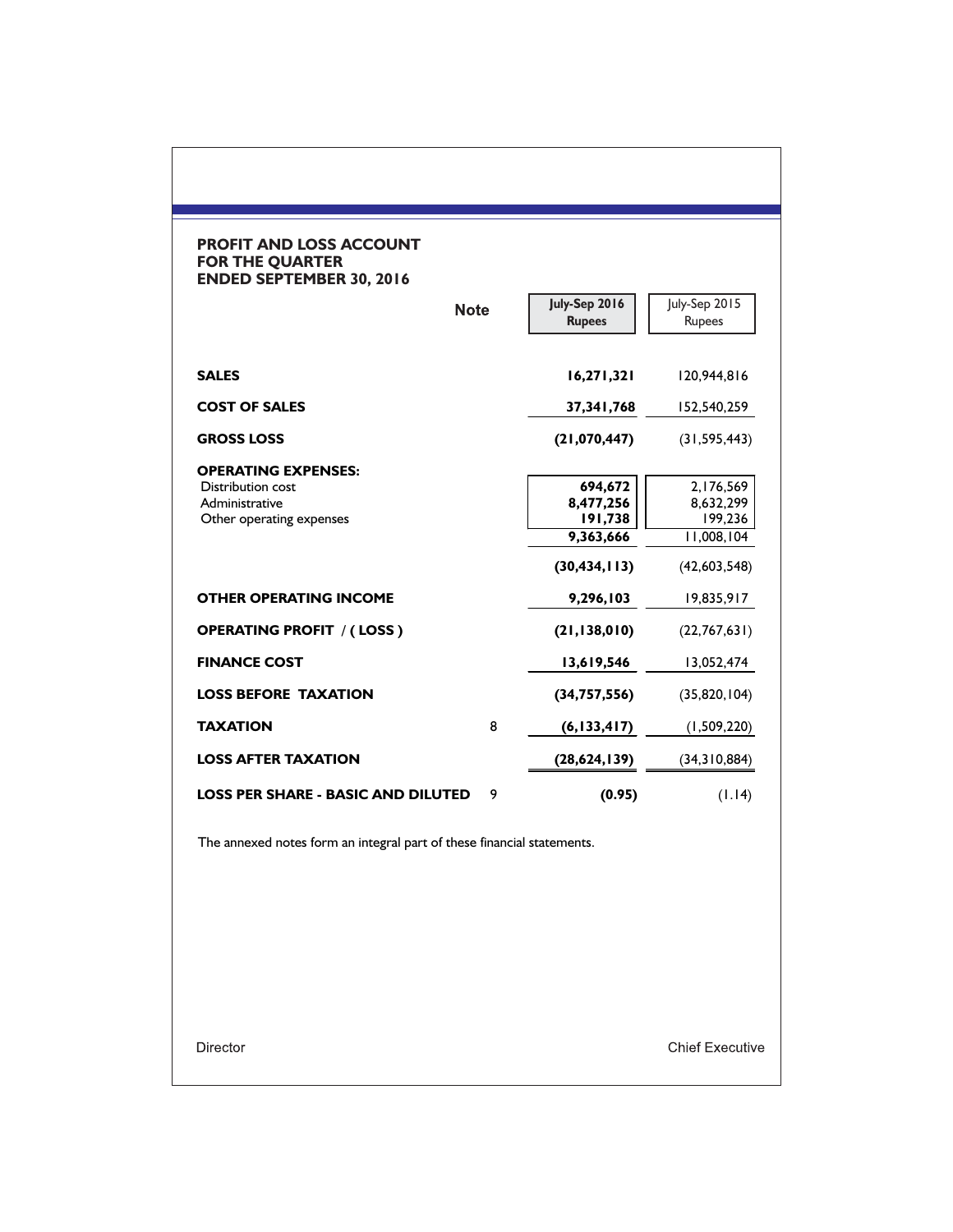| <b>CASH FLOW STATEMENT</b><br><b>FOR THE QUARTER</b>                                                        |             |                                |                            |
|-------------------------------------------------------------------------------------------------------------|-------------|--------------------------------|----------------------------|
| <b>ENDED SEPTEMBER 30, 2016</b>                                                                             | <b>Note</b> | July-Sep 2016<br><b>Rupees</b> | July-Sep 2015<br>Rupees    |
| <b>CASH FLOW FROM OPERATING ACTIVITIES</b>                                                                  |             |                                |                            |
| Profit $/$ (Loss) for the period before taxation<br><b>Adjustments for:</b>                                 |             | (34, 757, 556)                 | (35,820,104)               |
| Depreciation on property, plant and equipment<br>(Gain) / Loss on disposal of property, plant and equipment |             | 6,943,691                      | 10,121,958<br>(11,608)     |
| Amortization of interest free loans                                                                         |             | (9, 294, 294)                  | (19,808,366)               |
| Amortization of transaction cost<br>Unwinding of discount                                                   |             | 357,143<br>7,843,776           | 357,143                    |
| Staff gratuity                                                                                              |             | 1,943,770                      | 6,975,119<br>3,584,104     |
| Financial cost                                                                                              |             | 5,418,627                      | 6,077,354                  |
|                                                                                                             |             | 13,212,713                     | 7,295,704                  |
|                                                                                                             |             | (21, 544, 843)                 | (28, 524, 400)             |
| (Increase) / Decrease in current assets<br>Stores, spares and loose tools                                   |             | 903,877                        | 2,838,602                  |
| Stock in trade                                                                                              |             | 13,394,382                     | (10,175,447)               |
| Trade debts                                                                                                 |             | 6,007,189                      | (34,368,023)               |
| Loans and advances                                                                                          |             | (322, 677)                     | (1,253,809)<br>569,197     |
| Short term prepayments and other receivables                                                                |             | 3,789,211                      |                            |
|                                                                                                             |             | 23,771,982                     | (42,389,480)               |
| Increase / (Decrease) in current liabilities<br>Trade and other payables                                    |             | <u>7,388,016</u>               | 43,066,698                 |
| Cash generated from operations                                                                              |             | 9,615,155                      | (27,847,182)               |
| Financial charges paid                                                                                      |             | (142, 445)                     | (3,769,482)                |
| Taxes paid                                                                                                  |             | (797, 261)                     | (1,390,217)                |
| Gratuity paid                                                                                               |             | (27,681,997)<br>(28,621,703)   | (136,050)<br>(5, 295, 749) |
| Net cash flow from operating activities                                                                     | (A)         | (19,006,548)                   | (33, 142, 931)             |
| <b>CASH FLOW FROM INVESTING ACTIVITIES</b>                                                                  |             |                                |                            |
| Long term loans & advances<br>Long term deposits & prepayments                                              |             | 12,000                         | 17,000                     |
| Sale proceeds of property, plant and equipment                                                              |             | 39,077,070                     | 20,000                     |
| Fixed capital expenditure                                                                                   |             | (502, 168)                     | (214, 070)                 |
| Net cash flow from investing activities                                                                     | (B)         | 38,586,902                     | (177,070)                  |
| <b>CASH FLOW FROM FINANCING ACTIVITIES</b><br>Short term borrowings - Secured                               |             | (11, 277, 986)                 | (10,683,895)               |
| Long term financing from commercial banks                                                                   |             | (18, 144, 000)                 |                            |
| Long term loans from directors<br>Liabilities against assets subject to finance lease                       |             | 18,768,815                     | 34,359,000                 |
| Net cash flow from financing activities                                                                     | (C)         | (10,653,171)                   | 23,675,105                 |
| Net Increase/(Decrease) in cash and bank balances                                                           | $(A+B+C)$   | 8,927,183                      | (9,644,896)                |
| Cash & bank balances at the beginning of the period                                                         |             | 1,442,103                      | 12,378,280                 |
| Cash & bank balances at the end of the period                                                               |             | 20,369,287                     | 2,733,385                  |
| The annexed notes form an integral part of these financial statements.                                      |             |                                |                            |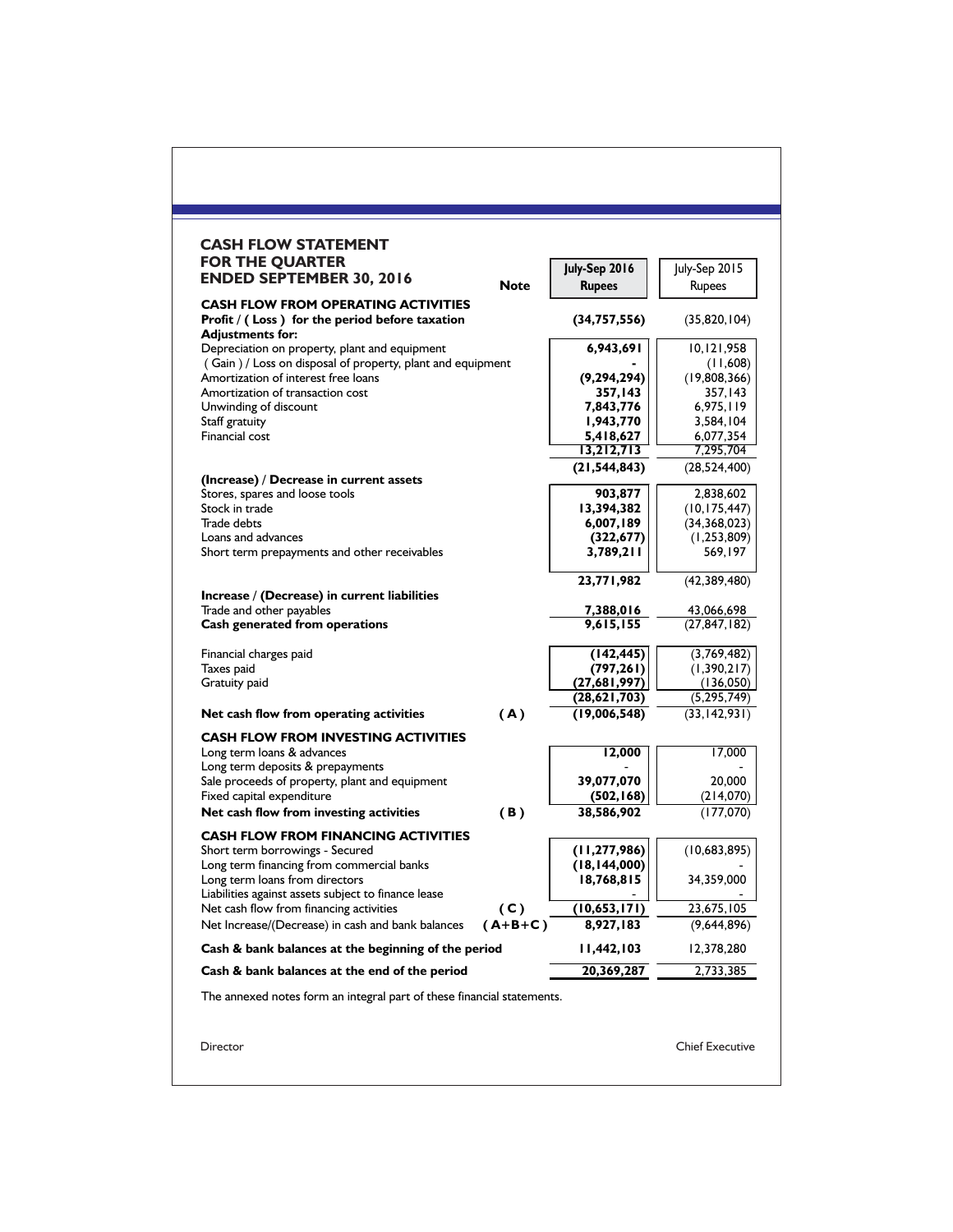### **STATEMENT OF CHANGES IN EQUITY FOR THE QUARTER ENDED SEPTEMBER 30, 2016**

| <b>ENDED SEPTEMBER 30, 2016</b>       | Paid-up<br>Capital<br><b>Rupees</b> | Accumulated<br>(Loss)<br><b>Rupees</b> | Total<br><b>Rupees</b> |
|---------------------------------------|-------------------------------------|----------------------------------------|------------------------|
| Balance as at June 30, 2015           | 300.011.200                         | (625, 212, 279)                        | (325, 201, 079)        |
| Net loss for the period               |                                     | (34,310,884)                           | (34,310,884)           |
| Incremental depreciation - net of tax |                                     | 3.518.314                              | 3.518.314              |
| Balance as at September 30, 2015      | 300,011,200                         | (656,004,849)                          | (355,993,649)          |
| Balance as at June 30, 2016           | 300.011.200                         | (816,970,385)                          | (516, 959, 185)        |
| Net loss for the period               |                                     | (28,624,139)                           | (28,624,139)           |
| Incremental depreciation - net of tax |                                     | 13.437.278                             | 13,437,278             |
| Balance as at September 30, 2016      | 300,011,200                         | (832, 157, 246)                        | (532, 146, 046)        |

The annexed notes form an integral part of these financial statements.

### NOTES TO THE FINANCIAL STATEMENTS FOR THE QUARTER ENDED SEPTEMBER 30, 2016

- 1. These accounts have been prepared in accordance with the requirements of International Accounting Standard No. 34 "Interim Financial Reporting".
- 2. The accounts are being submitted to the shareholders as required by Section 245 of The Companies Ordinance, 1984.
- 3. The accounting policies adopted for the preparation of the accounts are the same as those of applied in the preparation of the preceding annual published financial statements of the company

| <b>LONG TERM FINANCING FROM</b><br><b>DIRECTORS-Unsecured</b> | <b>Note</b> | September, 2016<br><b>Rupees</b> | June 2016<br>Rupees |
|---------------------------------------------------------------|-------------|----------------------------------|---------------------|
| Interest free loans                                           | 4.1         | 149,637,403                      | 136,816,906         |
| Interest bearing loan                                         | 4.2         | 134,552,186                      | 133,753,503         |
|                                                               |             | 284,189,589                      | 270,570,409         |
| Original Loan amounts<br>4. I                                 | 4.1.1       | 340,300,038                      | 321,531,223         |
| Less: Present Value Adjustment                                | 4.1.2       | 215,426,894                      | 206, 132, 600       |
|                                                               |             | 124,873,144                      | 115,398,623         |
| Add: Interest charged to profit and loss account              |             | 24,764,259                       | 21,418,283          |
|                                                               |             | 149,637,403                      | 136,816,906         |
| Original Loan amounts<br>4.2                                  |             | 140,000,000                      | 140,000,000         |
| Less: Present Value Adjustment                                |             | 9,653,031                        | 9,653,031           |
|                                                               |             | 130,346,969                      | 130,346,969         |
| Add: Interest charged to profit and loss account              |             | 4,205,217                        | 3,406,534           |
|                                                               |             | 134,552,186                      | 133,753,503         |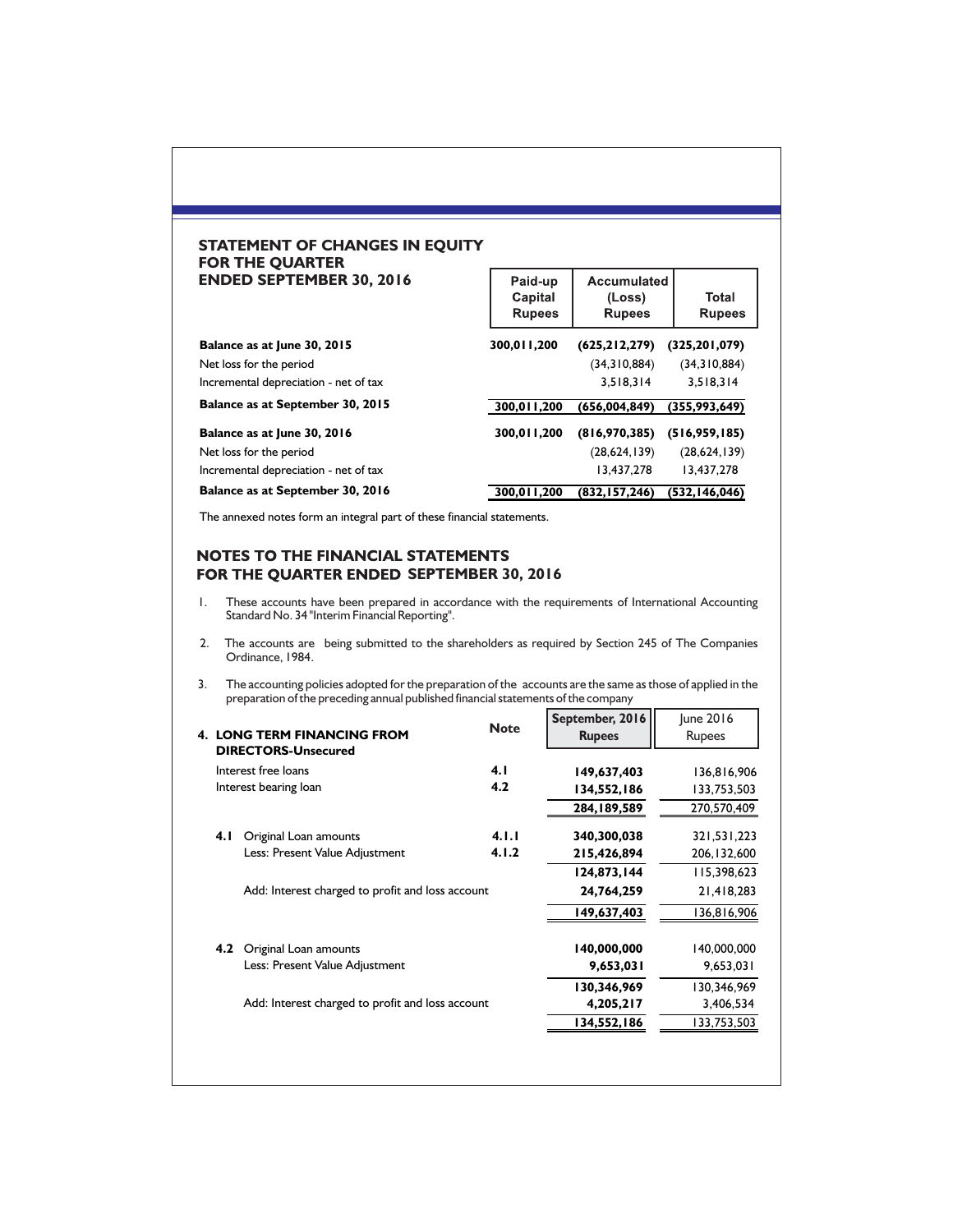| 7.<br>8.<br>9.<br>н. | There are no other significant activities since June 30, 2016 affecting financial statements.<br><b>ADDITIONS / DELETIONS IN FIXED ASSETS</b><br><b>DURING THE PERIOD</b><br>Additions in fixed assets<br>Deletions in fixed assets<br>Deletions in non-current assets held for sale<br><b>TAXATION</b><br>- Current<br>- Deferred<br>EARNING PER SHARE - BASIC AND DILUTED<br>Profit / (Loss) after tax<br>Weighted average number of ordinary shares<br>Basic earning per share<br>10. DATE OF AUTHORISATION<br>These accounts have been approved by the Board of directors on October 31, 2016.<br><b>COMPARATIVE FIGURES</b> |             | 2016<br><b>Rupees</b><br>502,168<br>39,077,070<br>159,134<br>(6, 292, 551)<br>(6, 133, 417)<br>(28,624,139)<br>30,001,120<br>(0.95) | 2015<br>Rupees<br>214,070<br>48,300<br>223,681<br>(1,732,901)<br>(1,509,220)<br>(34,310,884)<br>30,001,120<br>(1.14) |  |
|----------------------|----------------------------------------------------------------------------------------------------------------------------------------------------------------------------------------------------------------------------------------------------------------------------------------------------------------------------------------------------------------------------------------------------------------------------------------------------------------------------------------------------------------------------------------------------------------------------------------------------------------------------------|-------------|-------------------------------------------------------------------------------------------------------------------------------------|----------------------------------------------------------------------------------------------------------------------|--|
|                      |                                                                                                                                                                                                                                                                                                                                                                                                                                                                                                                                                                                                                                  |             |                                                                                                                                     |                                                                                                                      |  |
|                      |                                                                                                                                                                                                                                                                                                                                                                                                                                                                                                                                                                                                                                  |             |                                                                                                                                     |                                                                                                                      |  |
|                      |                                                                                                                                                                                                                                                                                                                                                                                                                                                                                                                                                                                                                                  |             |                                                                                                                                     |                                                                                                                      |  |
|                      |                                                                                                                                                                                                                                                                                                                                                                                                                                                                                                                                                                                                                                  |             |                                                                                                                                     |                                                                                                                      |  |
|                      |                                                                                                                                                                                                                                                                                                                                                                                                                                                                                                                                                                                                                                  |             |                                                                                                                                     |                                                                                                                      |  |
|                      |                                                                                                                                                                                                                                                                                                                                                                                                                                                                                                                                                                                                                                  |             |                                                                                                                                     |                                                                                                                      |  |
|                      |                                                                                                                                                                                                                                                                                                                                                                                                                                                                                                                                                                                                                                  |             |                                                                                                                                     |                                                                                                                      |  |
|                      |                                                                                                                                                                                                                                                                                                                                                                                                                                                                                                                                                                                                                                  |             |                                                                                                                                     |                                                                                                                      |  |
|                      |                                                                                                                                                                                                                                                                                                                                                                                                                                                                                                                                                                                                                                  |             |                                                                                                                                     |                                                                                                                      |  |
|                      |                                                                                                                                                                                                                                                                                                                                                                                                                                                                                                                                                                                                                                  |             |                                                                                                                                     |                                                                                                                      |  |
|                      |                                                                                                                                                                                                                                                                                                                                                                                                                                                                                                                                                                                                                                  |             |                                                                                                                                     |                                                                                                                      |  |
|                      |                                                                                                                                                                                                                                                                                                                                                                                                                                                                                                                                                                                                                                  |             |                                                                                                                                     |                                                                                                                      |  |
|                      |                                                                                                                                                                                                                                                                                                                                                                                                                                                                                                                                                                                                                                  |             |                                                                                                                                     |                                                                                                                      |  |
|                      | Import of stores and raw materials<br>6.2 Others                                                                                                                                                                                                                                                                                                                                                                                                                                                                                                                                                                                 |             |                                                                                                                                     |                                                                                                                      |  |
|                      | 6.1 <b>Commitments</b><br>Commitments against irrevocable letters of credit were as under:                                                                                                                                                                                                                                                                                                                                                                                                                                                                                                                                       |             |                                                                                                                                     |                                                                                                                      |  |
| 6.                   | Accounting Standard 39, Financial Instrument: Recognition and Measurement, and has been<br>discounted using the weighted average interest rate ranging 8.06%.<br><b>CONTINGENCIES AND COMMITMENTS</b>                                                                                                                                                                                                                                                                                                                                                                                                                            |             |                                                                                                                                     |                                                                                                                      |  |
|                      | 5. I<br>This interest free loans has been measured at amortized cost in accordance with International                                                                                                                                                                                                                                                                                                                                                                                                                                                                                                                            |             |                                                                                                                                     |                                                                                                                      |  |
|                      |                                                                                                                                                                                                                                                                                                                                                                                                                                                                                                                                                                                                                                  |             |                                                                                                                                     |                                                                                                                      |  |
|                      | Less: current Portion                                                                                                                                                                                                                                                                                                                                                                                                                                                                                                                                                                                                            |             | 178,409,003                                                                                                                         | 192,496,743                                                                                                          |  |
|                      | Transaction cost                                                                                                                                                                                                                                                                                                                                                                                                                                                                                                                                                                                                                 |             | 357,143<br>178,409,003                                                                                                              | 714,286<br>192,496,743                                                                                               |  |
|                      |                                                                                                                                                                                                                                                                                                                                                                                                                                                                                                                                                                                                                                  |             | 178,766,146                                                                                                                         | 193,211,029                                                                                                          |  |
|                      | Add: Interest charged to profit and loss account                                                                                                                                                                                                                                                                                                                                                                                                                                                                                                                                                                                 |             | 24,532,199                                                                                                                          | 20,833,082                                                                                                           |  |
|                      |                                                                                                                                                                                                                                                                                                                                                                                                                                                                                                                                                                                                                                  |             | 154,233,947                                                                                                                         | 172,377,947                                                                                                          |  |
|                      | Less: Present Value Adjustment                                                                                                                                                                                                                                                                                                                                                                                                                                                                                                                                                                                                   |             | 27,641,477                                                                                                                          | 27,641,477                                                                                                           |  |
|                      | Original Loan amount - Interest free                                                                                                                                                                                                                                                                                                                                                                                                                                                                                                                                                                                             | 5.1         | 181,875,424                                                                                                                         | 200,019,424                                                                                                          |  |
| 5.                   | <b>LONG TERM FINANCING FROM</b><br><b>COMMERCIAL BANK-Secured</b>                                                                                                                                                                                                                                                                                                                                                                                                                                                                                                                                                                | <b>Note</b> | September, 2016<br><b>Rupees</b>                                                                                                    | $ $ une 2016<br>Rupees                                                                                               |  |
|                      | 4.1.2 The long term loan has been measured at amortized cost in accordance with International<br>Accounting Standard 39, Financial Instrument: Recognition and Measurement, and has been<br>discounted using the weighted average interest rate i,e., 8.06% less cost of fund of the bank i.e.,<br>$5.65%$ .                                                                                                                                                                                                                                                                                                                     |             |                                                                                                                                     |                                                                                                                      |  |
|                      |                                                                                                                                                                                                                                                                                                                                                                                                                                                                                                                                                                                                                                  |             |                                                                                                                                     |                                                                                                                      |  |
|                      | International Accounting Standard 39, Financial Instrument: Recognition and Measurement,<br>and has been discounted using the weighted average interest rate ranging $8.06\%$ to 11.64%.                                                                                                                                                                                                                                                                                                                                                                                                                                         |             |                                                                                                                                     |                                                                                                                      |  |